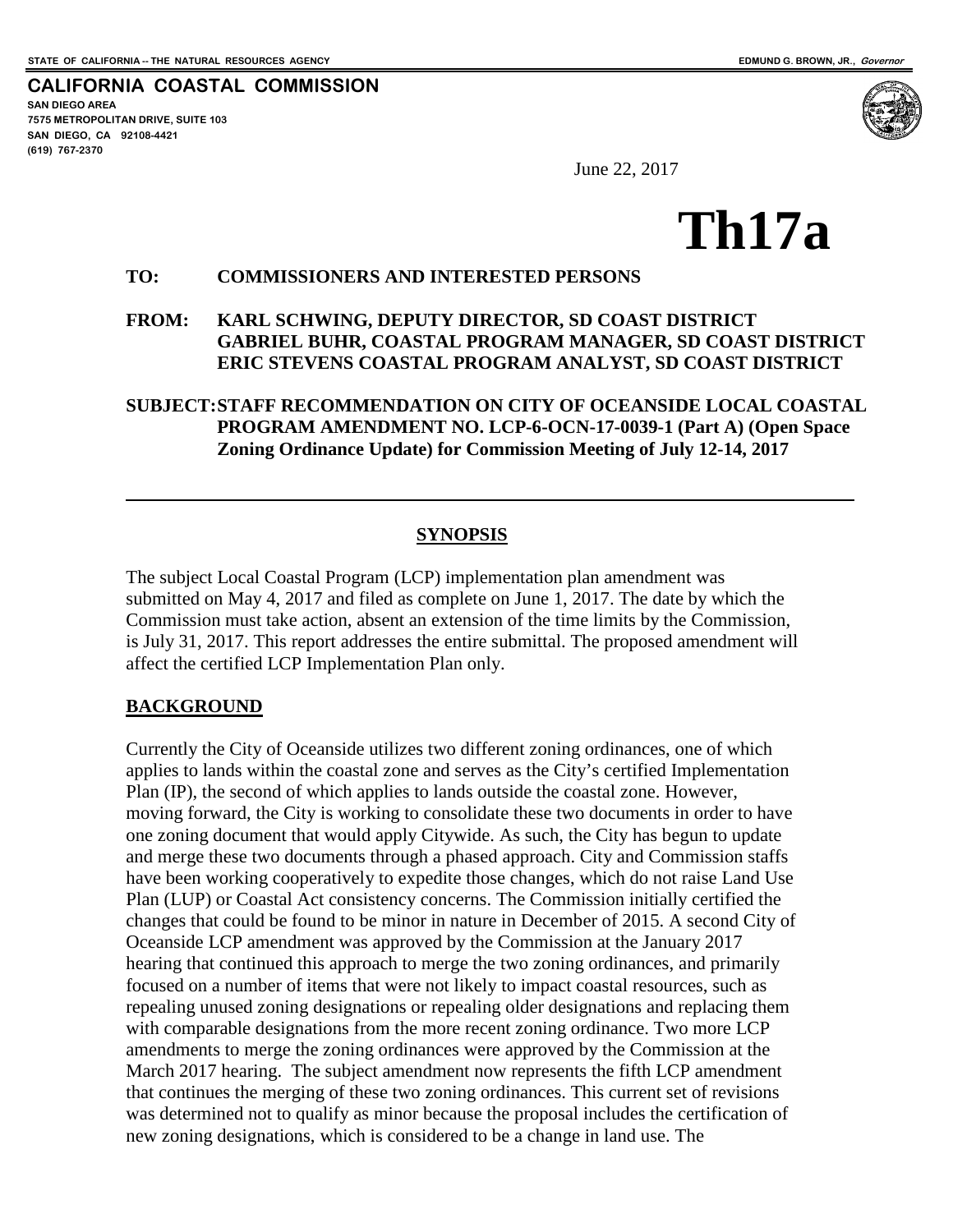administrative component of the process is limited to repeal of unused articles and merging of articles the City wants to keep. It is anticipated that as the efforts to combine these two zoning ordinances continue to move forward, the City will submit the more substantive revisions to its certified IP as it continues toward the goal of having one certified zoning document to be applied Citywide. These substantive changes will include updating the City's stringline maps, modifying height restrictions, and updating definitions for terms that have historically caused issues for the City, among others. In addition, the City recently received a Commission LCP Local Assistance Grant to include a Sea Level Rise Vulnerability Assessment, Adaptation Plan, and overall LUP Update, and; as such, the City will include these specific components into its proposed LCP Update.

This LCP amendment request does contain one substantive revision that has the potential to impact coastal resources. As proposed, the City would add Chapter 30A - Special Events Permits of its municipal code to the Implementation Plan.

## **SUMMARY OF AMENDMENT REQUEST**

As detailed above, the City is currently undergoing efforts to merge two different zoning documents into one consolidated document. To that end, the City is requesting the repeal and certification of several articles. The request includes three articles proposed for repeal, three new articles proposed for certification, and one new municipal code chapter proposed for certification.

The City is requesting the repeal of Article 14.4 (Open Space Zone); Article 35 (PUT Zone – Public Utility and Transportation Zone); and Article 36 (Harbor Zone). The City is also requesting certification of Article 15 (Open Space Districts - Citywide), Article 16C (PUT/CZ Public Utility and Transportation – Coastal Zone except D - District); and Article 20 (H – Harbor District). In addition, the City is requesting certification of Chapter 30A (Special Events Permits).

The initial LCP Amendment request (and attached ordinance approving the subject amendment request) contained one additional article proposed for revision. Specifically, the amendment originally included request for the certification of Article 16 (Public and Semipublic District - Inland). However, this article would not have applicability within the Coastal Zone and is therefore not included as a part of this LCP amendment.

## **SUMMARY OF STAFF RECOMMENDATION**

Staff is recommending the Commission deny LCP Amendment No. LCPA-6-OCN-17- 0039-1 (Part A) as submitted by the City and to approve the LCPA with one suggested modification. While the project includes a significant number of revisions to the City's Implementation Plan, only the proposed certification of the City's Special Events Permits chapter raises LUP consistency concerns.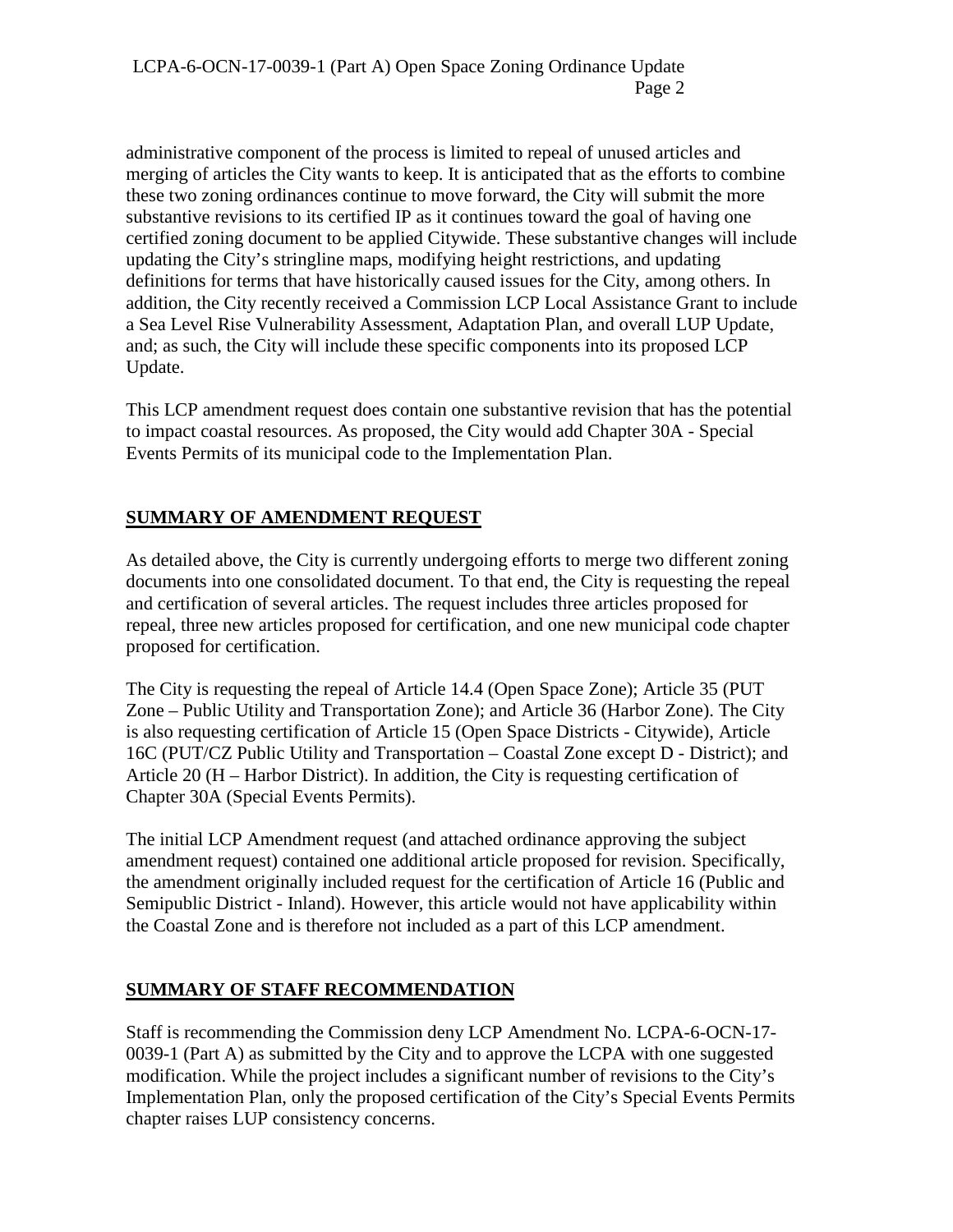In 2016, the City proposed to repeal Article 15.1 (Temporary and Minor Use Permits) which resulted in the elimination of any regulations in the City's LCP related to Temporary Use Permits with no substituting language. At that time, the City proposed to continue to use its "Special Events Permit" process to review and approve temporary events as a requirement of their citywide municipal code, with an acknowledgment that this chapter had never been a part of the City's certified LCP. The Commission approved the requested repeal of Article 15.1 with findings that until such time that the Commission approves a replacement ordinance, City staff will continue to utilize the Commission's "Guidelines for the Exclusion of Temporary Events from Coastal Commission Permit Requirements – Adopted 5/12/93" (Exhibit 5) when reviewing temporary event proposals in areas where the Commission retains jurisdiction and for review of City actions on temporary events in the Coastal Zone.

The City's current proposal to certify Chapter 30A (Special Events Permits) raises LUP consistency concerns because the process described in the chapter does not address the coastal resource concerns that are included in the Commissions temporary event guidance. Specifically, Chapter 30A does not include provisions to address potential impacts to public access or sensitive coastal resources related to events on the beach during the peak summer season, events that occupy all or a portion of a beach, or events that charge for admittance. Instead, Chapter 30A primarily relates to the City's administrative approval process for special events. In order to address these concerns, **Suggested Modification #1** requires that Chapter 30A not be incorporated into the city's Implementation Plan. City staff has indicated to Commission staff that they would support this modification and that a new LCPA would be submitted in the future to incorporate the provisions of the Commission's temporary event guidelines into a more appropriate location within the LCP. Thus, for the time being, the City's Special Events Permit chapter will continue to be used to review special events citywide and the Commission's temporary event guidelines will also be used as guidance for review of events that have the potential to impact beach access and coastal resources within the Coastal Zone.

No additional suggested modifications have been identified by Commission staff for the other six articles that are proposed for repeal or certification.

Therefore, staff is recommending denial as submitted. and subsequent approval with one suggested modification, of the LCPA-6-OCN-17-0039-1 (Part A).

The appropriate resolutions and motions begin on Page 5. The suggested modifications begin on Page 7. The findings for denial, as submitted, of the LCPA-6-OCN-17-0039-1 (Part A) begin on Page 7. The findings for approval, if modified, of the LCPA-6-OCN-17-0039-1 (Part A) begin on Page 10.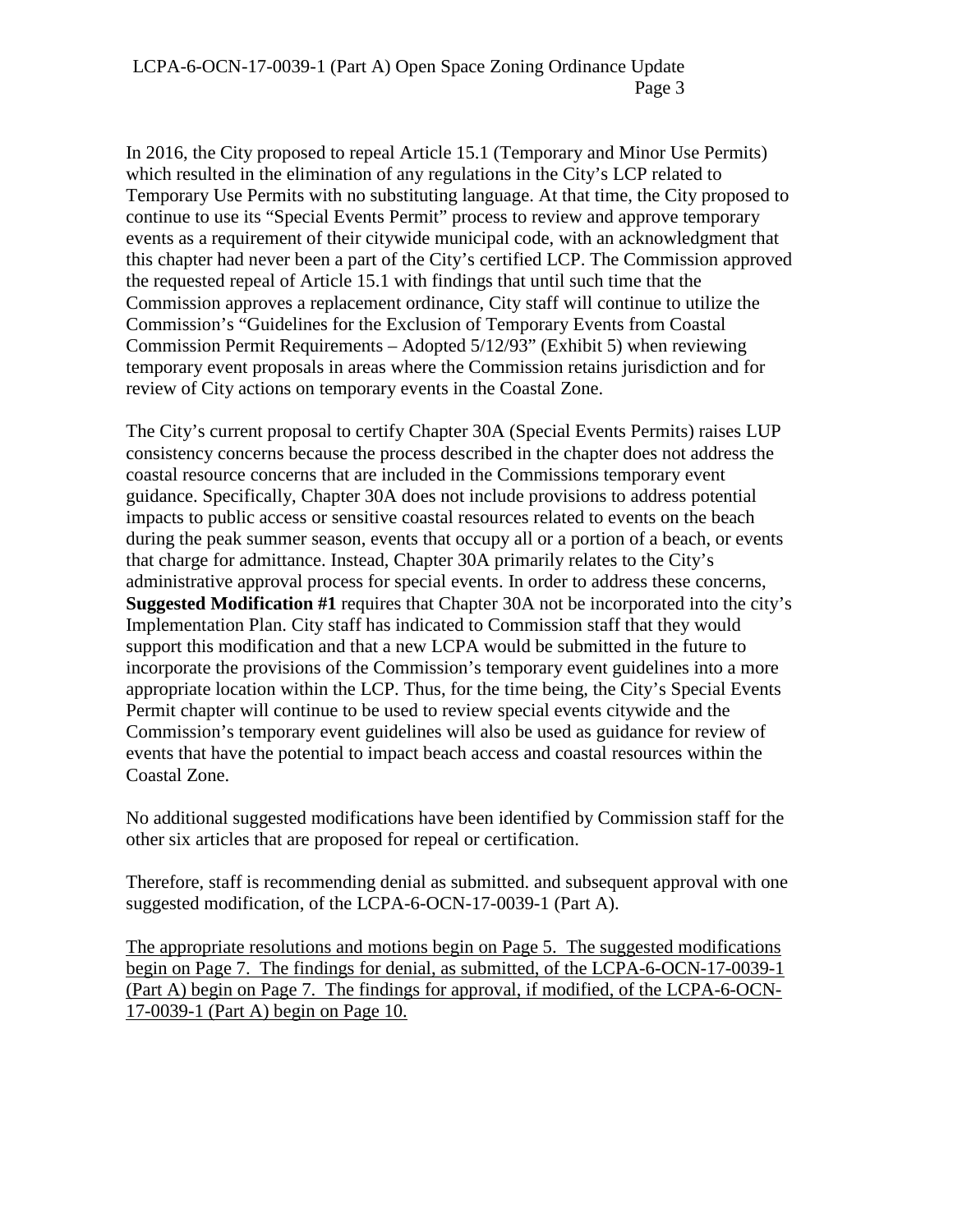## **ADDITIONAL INFORMATION**

Further information on the City of Oceanside LCP amendment LCPA-6-OCN-11-0039-1 (Part A) may be obtained from Gabriel Buhr, Coastal Program Manager, at (619) 767- 2370.

# **EXHIBITS**

 $\overline{a}$ 

[Exhibit 1 – Resolution LCPA 16-RO845-1 & 16-RO846-3](https://documents.coastal.ca.gov/reports/2017/7/Th17a/Th17a-7-2017-exhibits.pdf)  Exhibit 2 – Ordinance 17-ORO018-1 & 17-ORO019-3 [Exhibit 3 – Articles Proposed for Repeal \(Shown in Strike-Out\)](https://documents.coastal.ca.gov/reports/2017/7/Th17a/Th17a-7-2017-exhibits.pdf) [Exhibit 4 – Articles Proposed for Certification \(Includes all Text\)](https://documents.coastal.ca.gov/reports/2017/7/Th17a/Th17a-7-2017-exhibits.pdf)  [Exhibit 5 – CCC Temporary Event Guidelines](https://documents.coastal.ca.gov/reports/2017/7/Th17a/Th17a-7-2017-exhibits.pdf)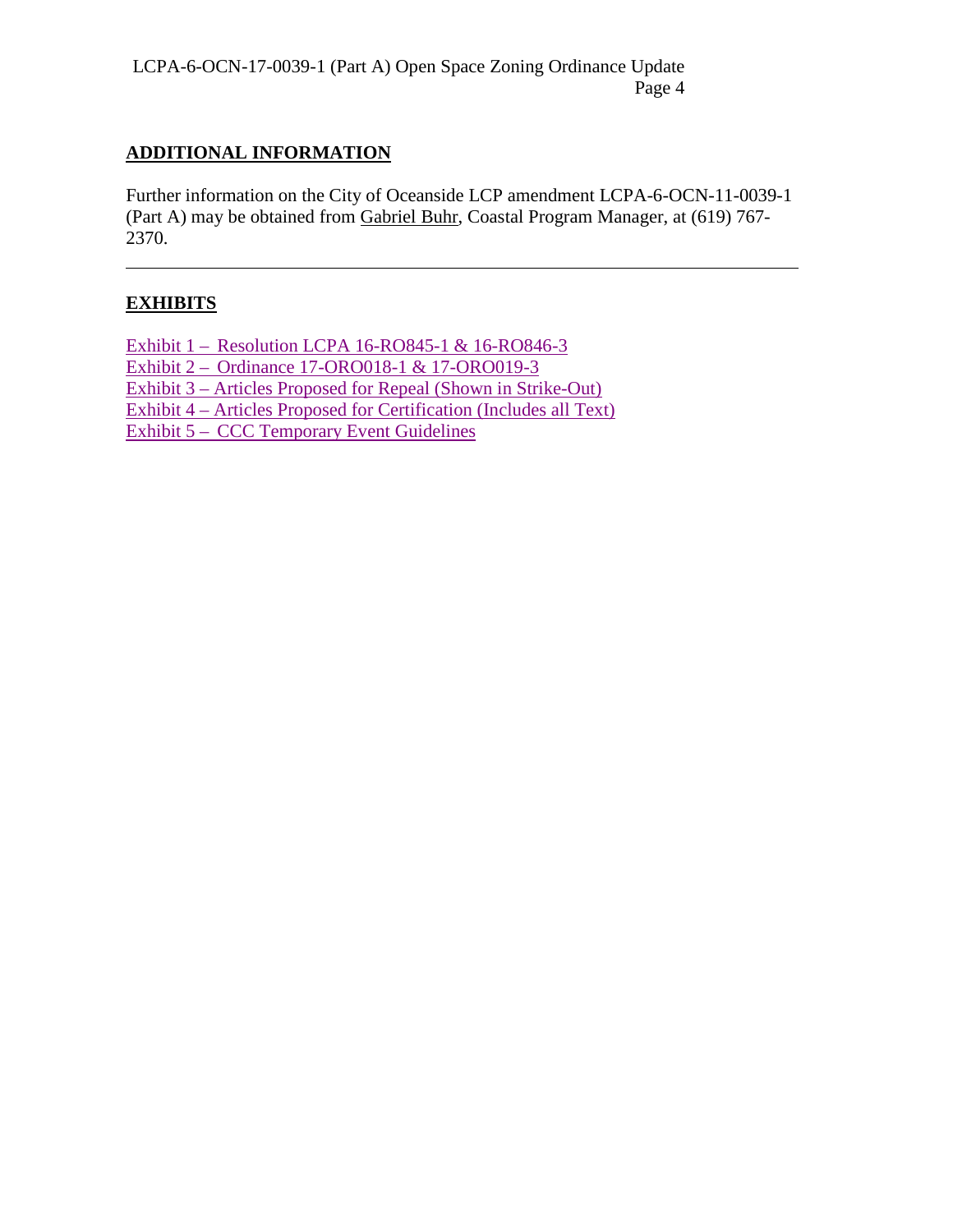## **PART I. OVERVIEW**

# **A. LCP HISTORY**

The City of Oceanside first submitted its LCP Land Use Plan (LUP) to the Commission in July 1980, and it was certified with suggested modifications on February 19, 1981. This action, however, deferred certification on a portion of the San Luis Rey River valley where an extension of State Route 76 was proposed. On January 25, 1985, the Commission approved with suggested modifications the resubmitted LUP and Implementing Ordinances. The suggested modifications for this approval were related to the guaranteed provision of recreation and visitor-serving facilities, assurance of the safety of shorefront structures, and the provision of an environmentally sensitive routing of the proposed Route 76 east of Interstate 5. The suggested modifications to the Zoning/Implementation phase resulted in ordinances and other implementation measures that were consistent with the conditionally certified LUP policies.

With one exception, the conditionally certified LUP and Implementing Ordinances were reviewed and approved by the City on May 8, 1985. The City requested that certification be deferred on one parcel adjacent to Buena Vista Lagoon designated by the City for "commercial" use; the Commission's suggested modification designated it as "open space." On July 10, 1985, the Commission certified the City's LCP as resubmitted by the City, including deferred certification on the above parcel.

## **B. STANDARD OF REVIEW**

Pursuant to Section 30513 of the Coastal Act, the Commission may only reject zoning ordinances or other implementing actions, as well as their amendments, on the grounds that they do not conform with, or are inadequate to carry out, the provisions of the certified land use plan. The Commission shall take action by a majority vote of the Commissioners present.

## **C. PUBLIC PARTICIPATION**

The City has held Planning Commission and City Council meetings with regard to the subject amendment request. All of those local hearings were duly noticed to the public. Notice of the subject amendment has been distributed to all known interested parties.

# **PART II. LOCAL COASTAL PROGRAM SUBMITTAL - RESOLUTIONS**

Following a public hearing, staff recommends the Commission adopt the following resolutions and findings. The appropriate motion to introduce the resolution and a staff recommendation are provided just prior to each resolution.

**I. MOTION I:** *I move that the Commission reject the Implementation Program Amendment for the City of Oceanside LCPA No. LCP-6-OCN-17-0039-1 (Part A) as submitted*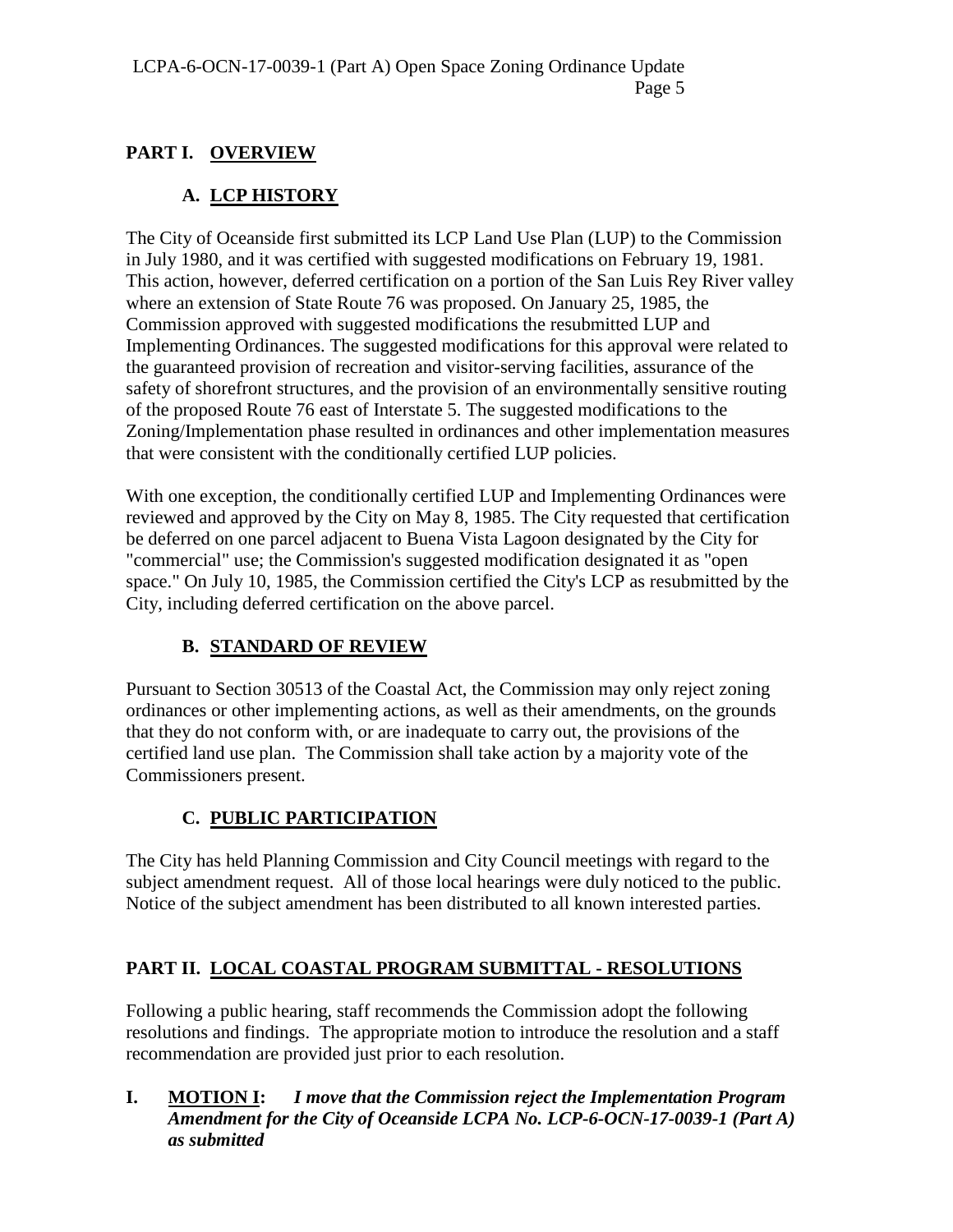#### **STAFF RECOMMENDATION OF REJECTION:**

Staff recommends a **YES** vote. Passage of this motion will result in rejection of Implementation Program and the adoption of the following resolution and findings. The motion passes only by an affirmative vote of a majority of the Commissioners present.

#### **RESOLUTION TO DENY CERTIFICATION OF THE IMPLEMENTATION PROGRAM AS SUBMITTED:**

The Commission hereby denies certification of the Implementation Program Amendment submitted for City of Oceanside LCPA No. LCP-6-OCN-17-0039-1 (Part A) and adopts the findings set forth below on grounds that the Implementation Program as submitted does not conform with, and is inadequate to carry out, the provisions of the certified Land Use Plan. Certification of the Implementation Program would not meet the requirements of the California Environmental Quality Act as there are feasible alternatives and mitigation measures that would substantially lessen the significant adverse impacts on the environment that will result from certification of the Implementation Program as submitted

#### **II. MOTION II:** *I move that the Commission certify the Implementation Program Amendment for the City of Oceanside LCPA No. LCP-6-OCN-17-0039-1 (Part A) if it is modified as suggested in this staff report.*

## **STAFF RECOMMENDATION:**

Staff recommends a **YES** vote. Passage of this motion will result in certification of the Implementation Program Amendment with suggested modifications and the adoption of the following resolution and findings. The motion passes only by an affirmative vote of a majority of the Commissioners present.

#### **RESOLUTION TO CERTIFY THE IMPLEMENTATION PROGRAM AMENDMENT WITH SUGGESTED MODIFICATIONS:**

The Commission hereby certifies the Implementation Program Amendment for the City of Oceanside LCPA No. LCP-6-OCN-17-0039-1 (Part A) if modified as suggested and adopts the findings set forth below on grounds that the Implementation Program Amendment, with the suggested modifications, conforms with and is adequate to carry out the certified Land Use Plan. Certification of the Implementation Program Amendment if modified as suggested complies with the California Environmental Quality Act, because either 1) feasible mitigation measures and/or alternatives have been incorporated to substantially lessen any significant adverse effects of the Implementation Program Amendment on the environment, or 2) there are no further feasible alternatives and mitigation measures that would substantially lessen any significant adverse impacts on the environment.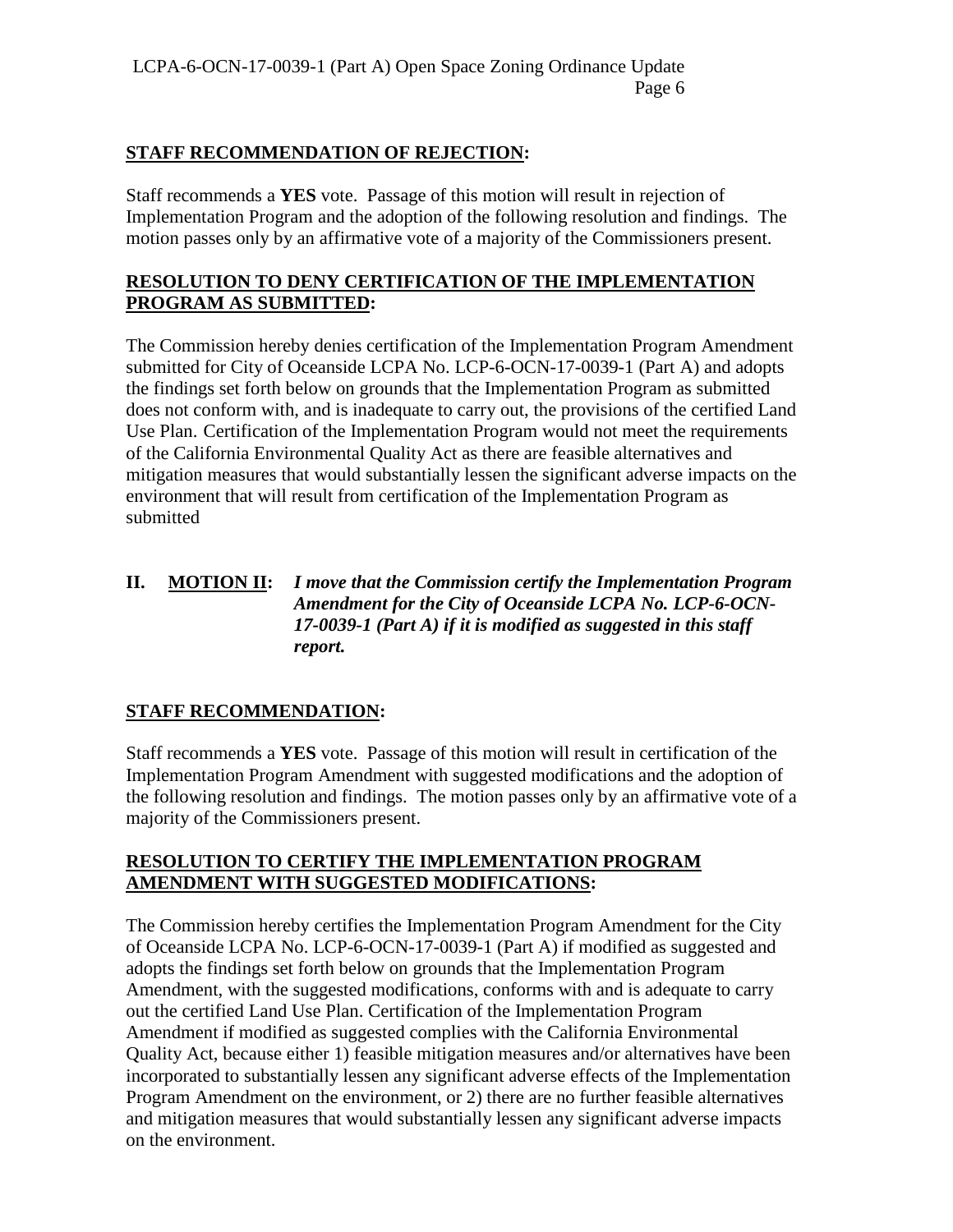#### **PART III.SUGGESTED MODIFICATIONS**

Staff recommends the following suggested revision to the proposed Implementation Plan be adopted.

#### **Suggested Modification #1**:

Chapter 30A (Special Events Permits) shall not be incorporated into the City's certified Local Coastal Program Implementation Plan.

#### **PART IV. FINDINGS FOR REJECTION OF THE CITY OF OCEANSIDE IMPLEMENTATION PLAN AMENDMENT, AS SUBMITTED**

## **A. AMENDMENT DESCRIPTION**

The subject LCP amendment request includes the repeal of three existing articles and the certification of three articles in order to further merge the City's two existing ordinances. These proposed changes are discussed separately and in greater detail in Subsection No. 1 (Articles Proposed for Repeal) and Subsection No. 2 (Articles Proposed for Certification) below. The LCP amendment also includes the certification of one new municipal code chapter to incorporate the City's existing process for reviewing Special Events Permits in the LCP.

#### **1. Articles Proposed for Repeal.**

- Article 14.4 (Open Space Zone): Includes a list of the types of areas within the City that possess natural and/or aesthetic attributes of open space and include a restriction to protect these areas from extensive building encroachment, excluding necessary amenities or appurtenant structures.
- Article 35 (PUT Zone Public Utility and Transportation Zone): Details that this zoning designation applies to lands in which major transportation corridors or public utility facilities are existing or proposed and lists primary and secondary uses that are allowed in this zone.
- Article 36 (Harbor Zone): Details that the zoning designation applies to land and water areas owned and governed by the Oceanside Small Craft Harbor District and lists primary and secondary uses that are allowed in this zone.

#### **2. Articles Proposed for Certification**

• Article 15 (Open Space Districts - Citywide): Includes a list of the types of areas within the City that possess natural and/or aesthetic attributes of open space and contains a restriction to protect these areas from extensive building encroachment, excluding necessary amenities or appurtenant structures. Also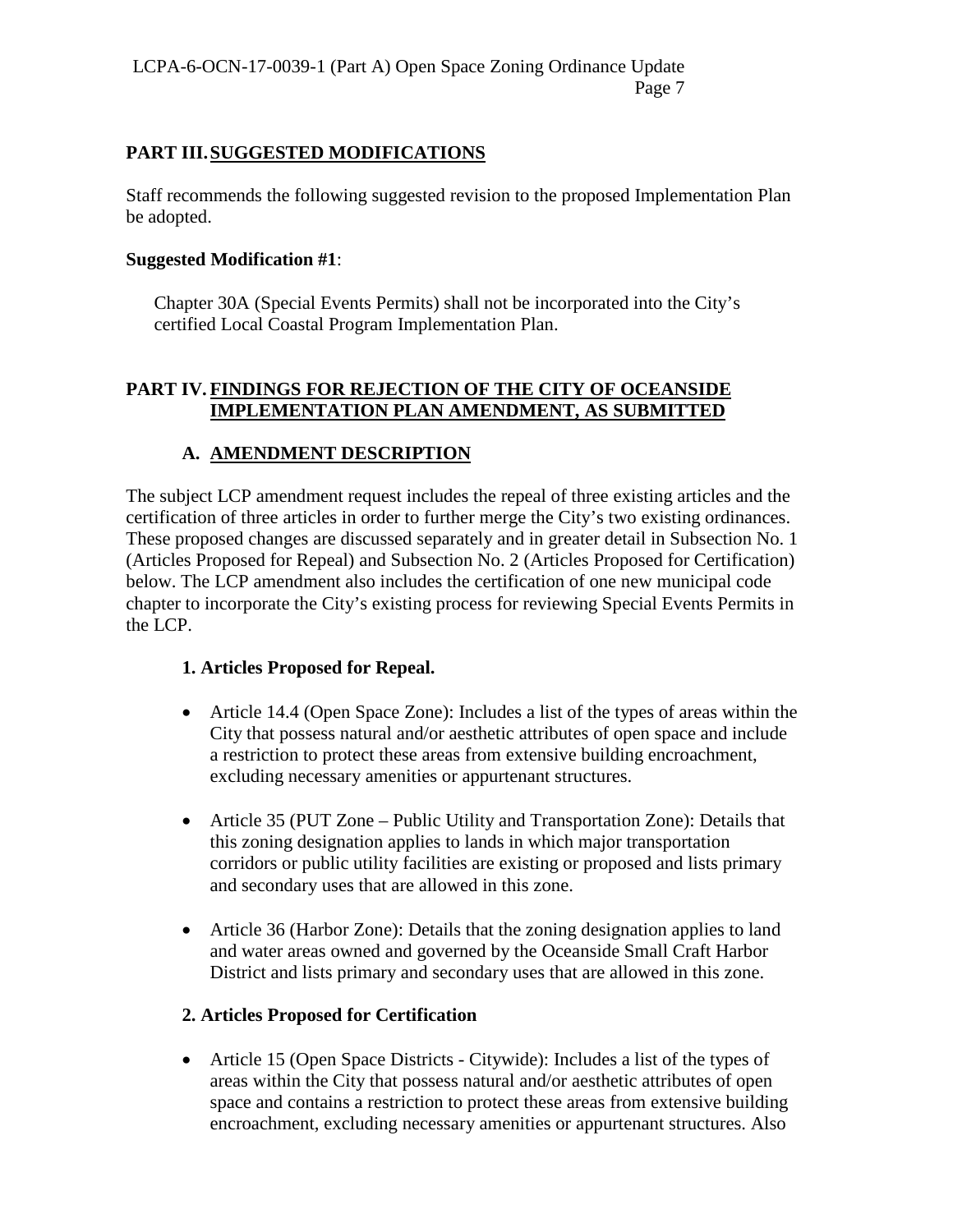includes land use regulations for individual uses and details the necessary local discretionary permit required and the types of the development that can occur.

- Article 16C (PUT/CZ Public Utility and Transportation Coastal Zone except D - District): Details that this zoning designation applies to lands in which major transportation corridors or public utility facilities are existing or proposed and lists primary and secondary uses that are allowed in this zone.
- Article 20 (H Harbor District): Details that the zoning designation applies to land and water areas owned and governed by the Oceanside Small Craft Harbor District and lists primary and secondary uses that allowed in this zone.
- Chapter 30A (Special Event Permits): Includes the types of special events that can occur on private and public property and details the administrative process for approval of a special event permit.

## **B. SPECIFC FINDINGS FOR REJECTION**

The standard of review for LCP implementation submittals or amendments is their consistency with and adequacy in carrying out the provisions of the certified LUP.

Purpose and Intent of the Ordinance. The subject LCP amendment request includes the repeal of three existing articles, the certification of three articles in order to further merge the City's two existing ordinances, and the certification of one new municipal code chapter to incorporate the City's existing process for reviewing Special Events Permits in the LCP.

Major Provisions of the Ordinance. The existing articles in the certified IP related to Open Space Zone, Public Utility and Transportation Zone, and the Harbor Zone would be replaced with similar articles from the City's 1992 zoning ordinance that contain updated references to decision making bodies, City departments and other staff titles. The portions of the subject LCP amendment related to the continued merger of the City's two different zoning ordinances (1986 and 1992 versions) do not raise any issues regarding consistency with the City's certified Land Use Plan.

The subject LCP amendment also includes certification of a section of the City's municipal code (Section 30A) that identifies the types of special events that can occur within the City and the process necessary for the review of such events. It does not contain any direction regarding how potential impacts to public access or coastal resources should be considered as a part of this review.

Adequacy of the Ordinance to Implement the Certified LUP Segments. The standard of review for LCP implementation plan submittals or amendments is their consistency with and ability to carry out the provisions of the certified LUP. The City's LUP contains a number of policies that address protection of public access and state, in part: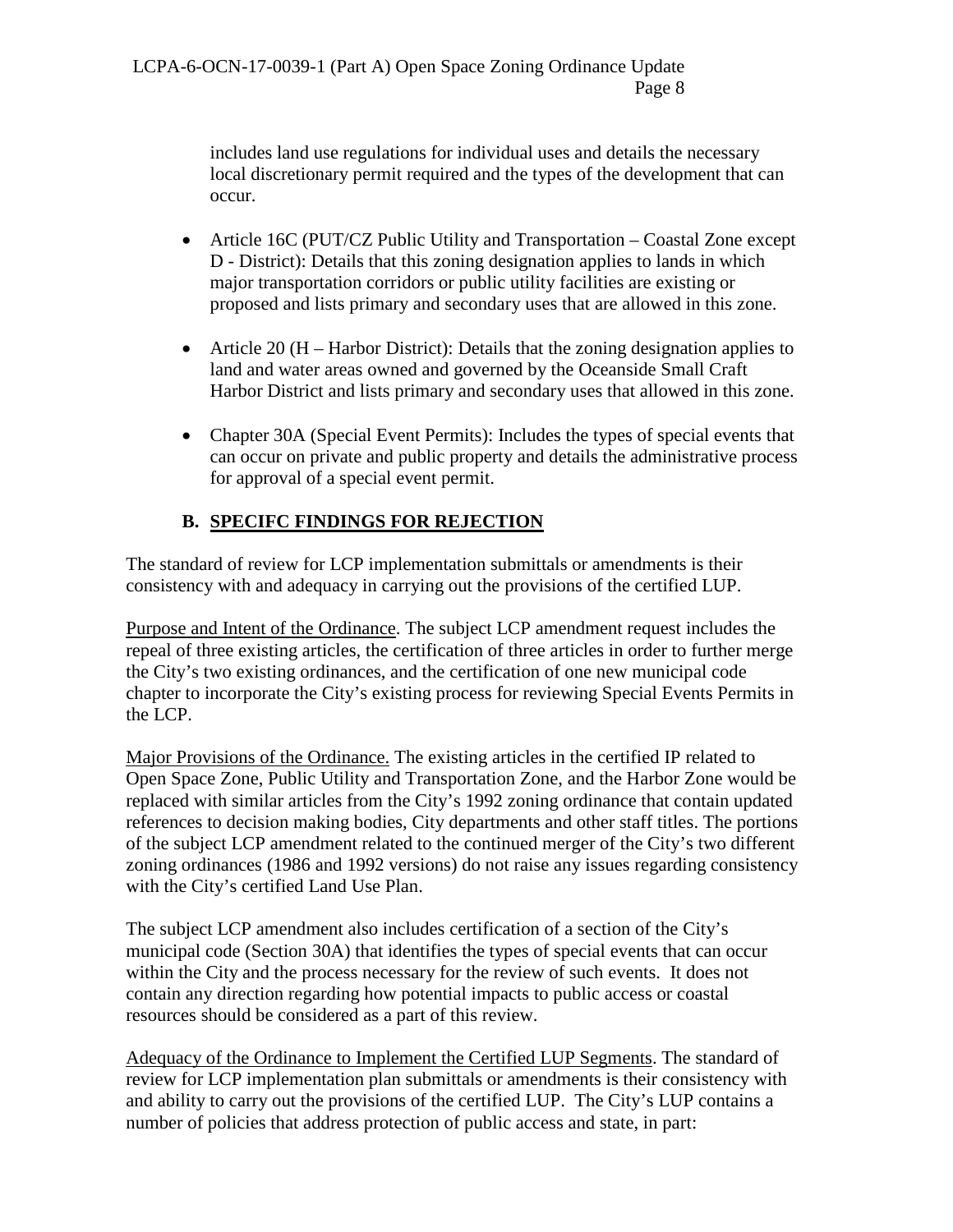#### **City of Oceanside LCP Land Use Policies for Coastal Access**

*I. Coastal Access* 

*Objective: Adequate access to and along the coast shall be provided and maintained* 

*VII. New Development and Public Works* 

*1. The City shall deny any project which diminishes public access to the shoreline, degrades coastal aesthetics, or precludes adequate urban services for coastal-dependent, recreation, or visitor serving uses.*

As proposed, the City's proposal to certify Chapter 30A (Special Events Permit) raises LUP consistency concerns because the process described in the chapter does not address the coastal resource concerns that are included in the Commission's Temporary Event Guidance. Specifically, Chapter 30A does not include provisions to address potential impacts to public access or sensitive coastal resources related to events on the beach during the peak summer season, events that occupy all or a portion of a beach, or events that charge for admittance. Instead, Chapter 30A primarily relates to the administrative approval process for special events within the City.

The Commission approved an LCP amendment for the City of Oceanside in 2016 that included the repeal of Article 15.1 from the IP which referenced temporary and minor use permits. This article was primarily administrative in nature, and was removed at the time with an acknowledgement in the Commission findings that

 …*the City has indicated that they intend to use an established "Special Events Permit" process to review and approve temporary events. This process is not currently a part of the City's certified LCP and will need to be certified by the Commission if the City intends to implement this process in the Coastal Zone. Thus, until such time that the Commission approves a replacement ordinance, the staff will defer to Commission's "Guidelines for the Exclusion of Temporary Events from Coastal Commission Permit Requirements – Adopted 5/12/93*" *[\(Exhibit 5\)](https://documents.coastal.ca.gov/reports/2017/7/Th17a/Th17a-7-2017-exhibits.pdf) when issuing CDPs for temporary events*.

The subject LCP amendment includes a request to now certify the Special Events Permit section from the City's municipal code referenced above. However, as submitted, this municipal code section does not contain any reference to either the Commission's Guidelines for Temporary Events, or any similar type of language that would describe how potential impacts to public access or coastal resources would be considered as a part of the review of a proposed temporary or special event. Therefore, the proposed amendment as submitted cannot be found consistent with and adequate to carry out the certified Land Use Plan as proposed.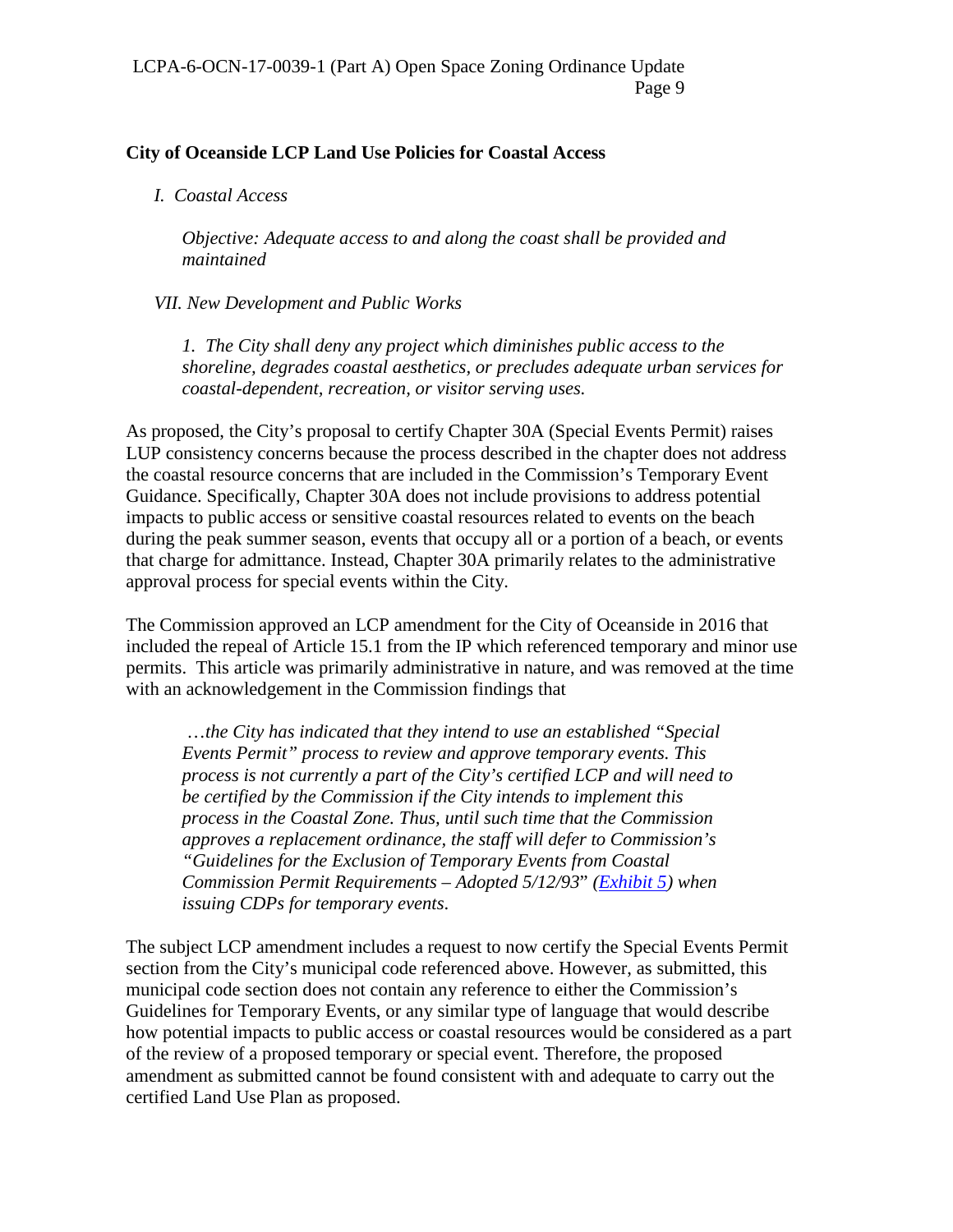#### **PART V. FINDINGS FOR APPROVAL OF THE CITY OF OCEANSIDE IMPLEMENTATION PLAN AMENDMENT, IF MODIFIED**

**Suggested Modification #1** requires that Chapter 30A not be incorporated into the City's Implementation Plan at this time. City staff has indicated to Commission staff that they would support this modification, and that a new LCPA would be submitted in the future to incorporate the provisions of the Commission's Temporary Event Guidelines into a more appropriate location within the LCP, and instead leave the administrative process for special event permits outside of the LCP. City staff has identified that this is preferable because the portion of their municipal code (Chapter 30) currently proposed to be incorporated in part into the LCP does not contain any other elements of the LCP, and thus a reference placed here to reference the need to protect coastal resources would be out of context with the surrounding regulations and could become overlooked. The City has committed to include details to identify when temporary events would require further coastal development permit review, consistent with the Commission's Temporary Events Guidance, as a part of their ongoing LCP update process, and this would therefore ensure this requirement is placed in a more appropriate location within their LCP. Thus, for the time being, the City's Special Events Permit chapter will continue to be used to review special events citywide and the Commission's Temporary Event Guidelines will also be used as guidance for review of events that have the potential to impact beach access and coastal resources within the Coastal Zone.

To conclude, the certified LUP requires that coastal resources such as public access be protected. For the reasons described above, only if modified as suggested can the proposed Implementation Plan amendment be found to be consistent with and adequate to carry out the City's certified LUP.

## **PART VI. CONSISTENCY WITH THE CALIFORNIA ENVIRONMENTAL QUALITY ACT (CEQA)**

Section 21080.9 of the California Environmental Quality Act (CEQA) exempts local government from the requirement of preparing an environmental impact report (EIR) in connection with its LCP. Instead, the Coastal Commission acts as lead agency for the purposes of fulfilling CEQA. The Commission's LCP review and approval program has been found by the Resources Agency to be functionally equivalent to the EIR process. Thus, under CEQA Section 21080.5, the Commission is relieved of the responsibility to prepare an EIR for each LCP submission. The City concluded that there was no possibility that the activity would have a significant effect on the environment and therefore determined that the LCP amendment was not subject to CEQA. (Cal. Code of Regs., tit. 14, § 15061(b)(3).)

Nevertheless, the Commission is required in an LCP submittal or, as in this case, an LCP amendment submittal, to find that the LCP, or LCP, as amended, does conform with CEQA provisions. This report has discussed the relevant coastal resource issues with the proposed amendment and found that the amendment would not result in an intensification of land uses, or have adverse impacts on coastal resources. The proposed amendment will